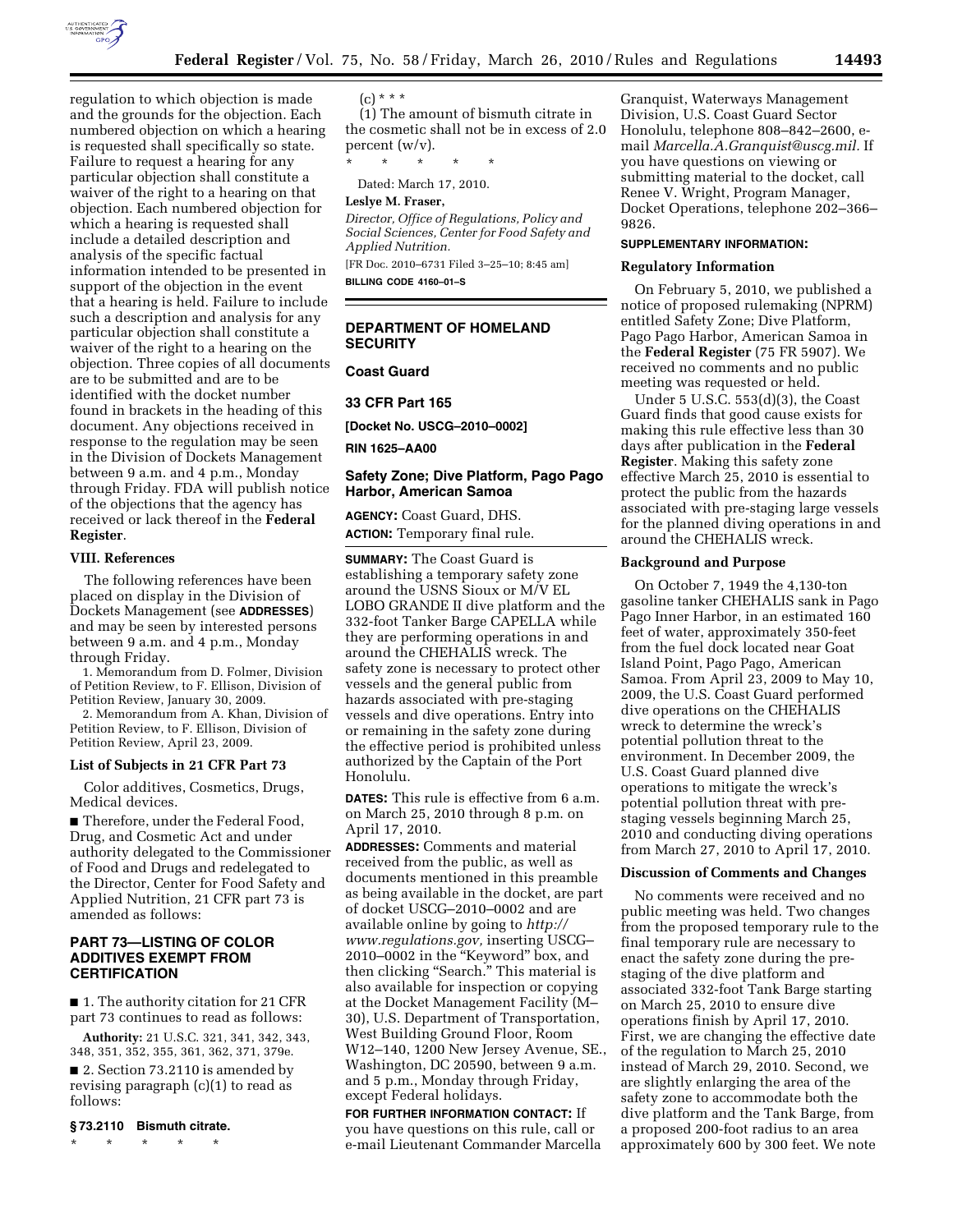that vessels will still be able to transit around the enlarged safety zone.

## *Regulatory Analyses*

We developed this rule after considering numerous statutes and executive orders related to rulemaking. Below we summarize our analyses based on 13 of these statutes or executive orders.

## *Regulatory Planning and Review*

This rule is not a significant regulatory action under section 3(f) of Executive Order 12866, Regulatory Planning and Review, and does not require an assessment of potential costs and benefits under section 6(a)(3) of that Order. The Office of Management and Budget has not reviewed it under that Order.

Vessels will be able to transit around the zone. The Sector Honolulu Captain of the Port will allow vessels in the zone on a case-by-case basis.

### *Small Entities*

Under the Regulatory Flexibility Act (5 U.S.C. 601–612), we have considered whether this rule would have a significant economic impact on a substantial number of small entities. The term "small entities" comprises small businesses, not-for-profit organizations that are independently owned and operated and are not dominant in their fields, and governmental jurisdictions with populations of less than 50,000.

The Coast Guard certifies under 5 U.S.C. 605(b) that this rule would not have a significant economic impact on a substantial number of small entities since vessels will be allowed to transit around temporary Safety Zone north of the fuel dock in Pago Pago Inner Harbor, American Samoa. If you think that your business, organization, or governmental jurisdiction qualifies as a small entity and that this rule would have a significant economic impact on it, please submit a comment (see **ADDRESSES**) explaining why you think it qualifies and how and to what degree this rule would economically affect it.

### *Assistance for Small Entities*

Under section 213(a) of the Small Business Regulatory Enforcement Fairness Act of 1996 (Pub. L. 104–121), in the NPRM we offered to assist small entities in understanding this rule so that they could better evaluate its effects on them and participate in the rulemaking process.

Small businesses may send comments on the actions of Federal employees who enforce, or otherwise determine compliance with, Federal regulations to

the Small Business and Agriculture Regulatory Enforcement Ombudsman and the Regional Small Business Regulatory Fairness Boards. The Ombudsman evaluates these actions annually and rates each agency's responsiveness to small business. If you wish to comment on actions by employees of the Coast Guard, call 1–888–REG–FAIR (1–888–734–3247). The Coast Guard will not retaliate against small entities that question or complain about this rule or any policy or action of the Coast Guard.

### *Collection of Information*

This rule would call for no new collection of information under the Paperwork Reduction Act of 1995 (44 U.S.C. 3501–3520).

## *Federalism*

A rule has implications for federalism under Executive Order 13132, Federalism, if it has a substantial direct effect on State or local governments and would either preempt State law or impose a substantial direct cost of compliance on them. We have analyzed this rule under that Order and have determined that it does not have implications for federalism.

### *Unfunded Mandates Reform Act*

The Unfunded Mandates Reform Act of 1995 (2 U.S.C. 1531–1538) requires Federal agencies to assess the effects of their discretionary regulatory actions. In particular, the Act addresses actions that may result in the expenditure by a State, local, or tribal government, in the aggregate, or by the private sector of \$100,000,000 or more in any one year. Though this rule will not result in such an expenditure, we do discuss the effects of this rule elsewhere in this preamble.

### *Taking of Private Property*

This rule will not cause a taking of private property or otherwise have taking implications under Executive Order 12630, Governmental Actions and Interference with Constitutionally Protected Property Rights.

#### *Civil Justice Reform*

This rule meets applicable standards in sections 3(a) and 3(b)(2) of Executive Order 12988, Civil Justice Reform, to minimize litigation, eliminate ambiguity, and reduce burden.

# *Protection of Children*

We have analyzed this rule under Executive Order 13045, Protection of Children from Environmental Health Risks and Safety Risks. This rule is not an economically significant rule and

does not create an environmental risk to health or risk to safety that might disproportionately affect children.

# *Indian Tribal Governments*

This rule does not have tribal implications under Executive Order 13175, Consultation and Coordination with Indian Tribal Governments, because it would not have a substantial direct effect on one or more Indian tribes, on the relationship between the Federal Government and Indian tribes, or on the distribution of power and responsibilities between the Federal Government and Indian tribes.

### *Energy Effects*

We have analyzed this rule under Executive Order 13211, Actions Concerning Regulations That Significantly Affect Energy Supply, Distribution, or Use. We have determined that it is not a "significant energy action'' under that order because it is not a ''significant regulatory action'' under Executive Order 12866 and is not likely to have a significant adverse effect on the supply, distribution, or use of energy. The Administrator of the Office of Information and Regulatory Affairs has not designated it as a significant energy action. Therefore, it does not require a Statement of Energy Effects under Executive Order 13211.

### *Technical Standards*

The National Technology Transfer and Advancement Act (NTTAA) (15 U.S.C. 272 note) directs agencies to use voluntary consensus standards in their regulatory activities unless the agency provides Congress, through the Office of Management and Budget, with an explanation of why using these standards would be inconsistent with applicable law or otherwise impractical. Voluntary consensus standards are technical standards (e.g., specifications of materials, performance, design, or operation; test methods; sampling procedures; and related management systems practices) that are developed or adopted by voluntary consensus standards bodies.

This rule does not use technical standards. Therefore, we did not consider the use of voluntary consensus standards.

### *Environment*

We have analyzed this rule under Department of Homeland Security Management Directive 023–01 and Commandant Instruction M16475.lD, which guide the Coast Guard in complying with the National Environmental Policy Act of 1969 (NEPA) (42 U.S.C. 4321–4370f), and